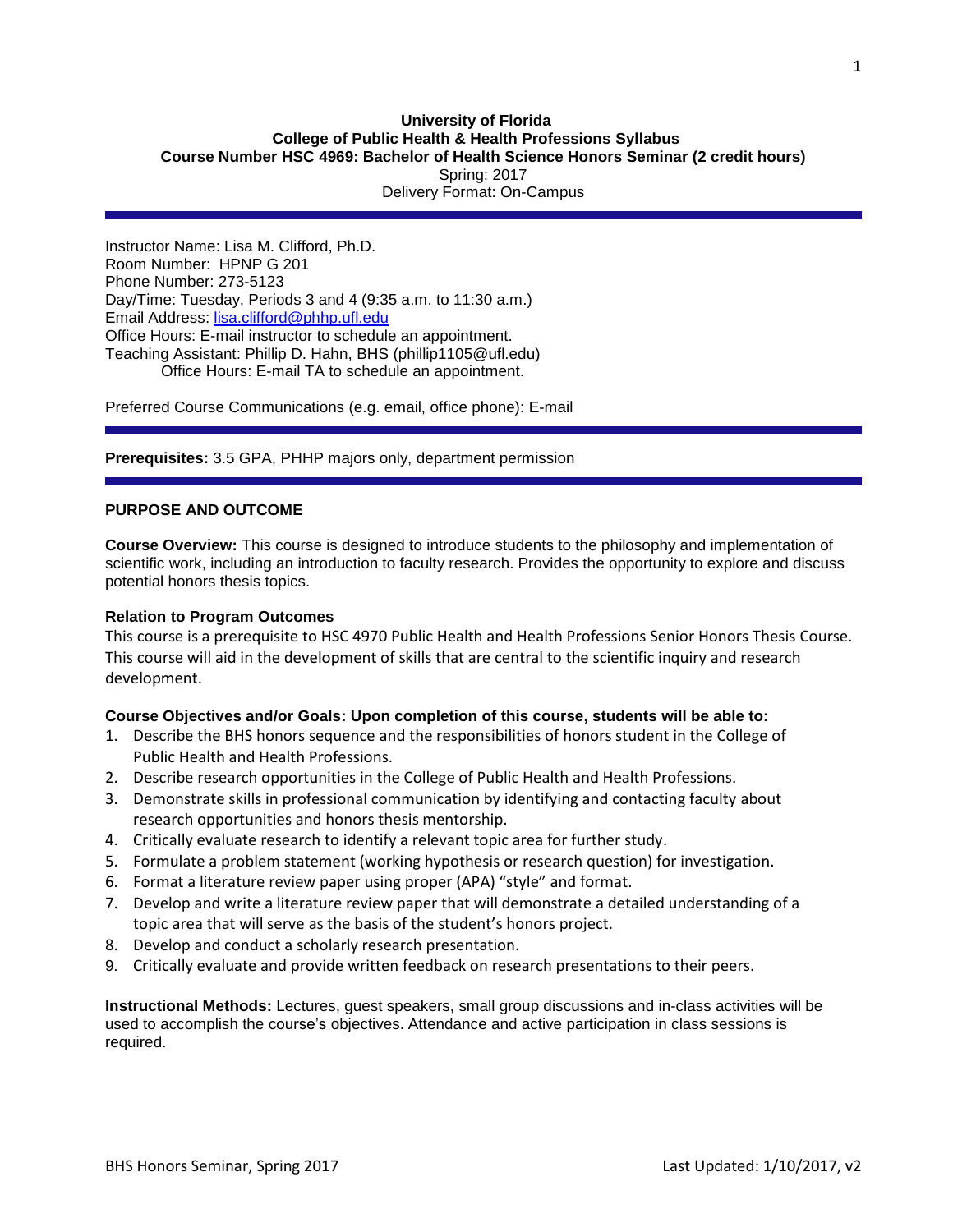# **DESCRIPTION OF COURSE CONTENT**

# **Topical Outline/Course Schedule**

|                | <b>Week Date(s)</b> | $\vert$ Topic(s)                                                                                 | <b>Readings</b>                                                    |
|----------------|---------------------|--------------------------------------------------------------------------------------------------|--------------------------------------------------------------------|
| 1              | 1/10                | Review of the Honors Program Sequence                                                            | <b>TBA</b>                                                         |
|                |                     | Presenter: Dr. Jamie Pomeranz; Director, Honors Program                                          |                                                                    |
|                |                     | Introduction to BHS Honors Seminar (HSC 4969)                                                    |                                                                    |
|                |                     | Presenters: Dr. Lisa Clifford & Phillip Hahn, M.S.                                               |                                                                    |
| $\overline{2}$ | 1/17                | HSC Library Resources & Conducting a Literature Review                                           | <b>TBA</b>                                                         |
|                |                     | <b>Presenter: Ariel F. Pomputius, HSC Assistant University</b>                                   |                                                                    |
|                |                     | Librarian                                                                                        |                                                                    |
|                |                     | <b>DUE:</b> Brief Survey about Student's Research<br><b>DUE: Description of Faculty Research</b> |                                                                    |
|                |                     | <b>DUE:</b> Application to Research Lab                                                          |                                                                    |
| 3              | 1/24                | NO CLASS: Visit CRC for CV development                                                           | <b>TBA</b>                                                         |
| $\overline{4}$ | 1/31                | <b>APA Style</b>                                                                                 | <b>TBA</b>                                                         |
|                |                     | Presenter: Jacki Donaldson                                                                       |                                                                    |
|                |                     | <b>DUE: Curriculum Vitae</b>                                                                     |                                                                    |
|                |                     | DUE: Confirmation of E-mail to faculty (dated by 1/27)                                           |                                                                    |
| 5              | 2/7                 | Creating a Bibliography & Writing a Literature Review                                            | <b>TBA</b>                                                         |
|                |                     | <b>DUE: APA Style Assignment</b>                                                                 |                                                                    |
| 6              | 2/14                | Creating a Poster                                                                                | • Collins, J. (2004). Making a                                     |
|                |                     | <b>DUE:</b> Match with a faculty mentor<br><b>DUE: Article Review Assignment</b>                 | <b>PowerPoint Presentation</b>                                     |
|                |                     |                                                                                                  | • Collins, J. (2004). Giving a<br>PowerPoint Presentation: The art |
|                |                     |                                                                                                  | of communicating Effectively                                       |
|                |                     |                                                                                                  | • Creating a Poster using                                          |
|                |                     |                                                                                                  | Microsoft PowerPoint 2007                                          |
|                |                     |                                                                                                  | http://guides.uflib.ufl.edu/HSC49                                  |
|                |                     |                                                                                                  | 69/presentations                                                   |
| $\overline{7}$ | 2/21                | NO CLASS: Students to work on Poster presentation                                                | <b>TBA</b>                                                         |
| 8              | 2/28                | <b>HIPAA and IRB</b>                                                                             | • Belmont Report                                                   |
|                |                     | <b>DUE: Student Poster - Draft</b>                                                               | • Code of Federal Regulations                                      |
|                |                     | <b>DUE: HIPAA &amp; Privacy - Research Training Certificate</b>                                  | • IRB-01 Policies & Procedures                                     |
|                |                     | http://privacy.ufl.edu/privacy-training/hipaa-training/hipaa-<br>privacy-for-research/           | • Researcher Responsibilities                                      |
|                |                     |                                                                                                  | • http://irb.ufl.edu/irb01/irb-                                    |
|                |                     |                                                                                                  | 01/required-reading.html                                           |
| 9              | 3/7                 | <b>NO CLASS: Spring Break</b>                                                                    |                                                                    |
| 10             | 3/14                | <b>Student Presentations</b>                                                                     |                                                                    |
|                |                     | <b>DUE: Student Poster - Final</b><br><b>DUE: Student Presentation Notes</b>                     |                                                                    |
| 11             | 3/21                | <b>Student Presentations</b>                                                                     |                                                                    |
|                |                     | <b>DUE: Student Presentation Notes</b>                                                           |                                                                    |
| 12             | 3/28                | <b>Student Presentations</b>                                                                     |                                                                    |
|                |                     | <b>DUE: Student Presentation Notes</b>                                                           |                                                                    |
| 13             | 4/04                | <b>Student Presentations</b>                                                                     |                                                                    |
|                |                     | <b>DUE: Student Presentation Notes</b>                                                           |                                                                    |
|                |                     | <b>DUE: Background Section</b>                                                                   |                                                                    |
| 14             | 4/11                | <b>Student Presentations</b>                                                                     |                                                                    |
|                |                     | <b>DUE: Student Presentation Notes</b>                                                           |                                                                    |
|                |                     | <b>DUE: Honors Project Agreement Form, Signed</b><br><b>DUE: IRB/ACUC Honors Statement</b>       |                                                                    |
| 15             | 4/18                | <b>Student Presentations</b>                                                                     |                                                                    |
|                |                     | <b>DUE: Student Presentation Notes</b>                                                           |                                                                    |
|                |                     | <b>DUE: Course Evaluation</b>                                                                    |                                                                    |
|                |                     |                                                                                                  |                                                                    |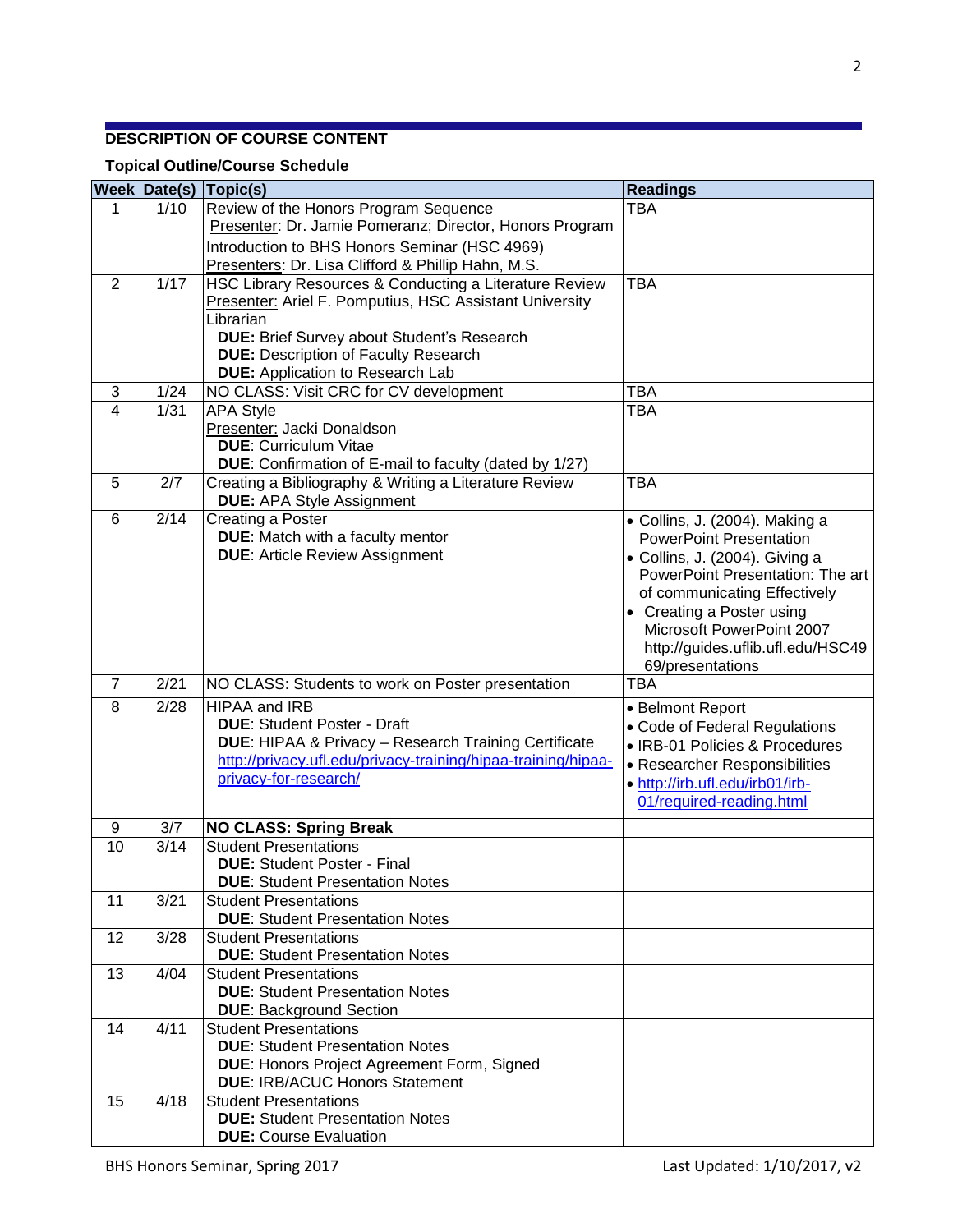### **Course Materials, Technology, & Resources**

- Required Text: American Psychological Association (2010). *Publication manual of the American Psychological Association* (6th ed.). Washington, DC: Author*.*
- Recommended Text: Strunk, W., & White, E.B. (1999). *The elements of style* (4th ed.). New York: Pearson Longman

#### Online APA Style Resources

*Basics of APA Style Tutorial: <http://flash1r.apa.org/apastyle/basics/index.htm> Nova Southeastern University APA Guide:<http://sherman.library.nova.edu/sites/apa>*

#### Additional IRB information available:

NIH Protecting Human Research Participants training: <http://phrp.nihtraining.com/users/login.php> -Concise overview, required for DHHS funded grants.

Collaborative Institutional Training Initiative (CITI): https://www.citiprogram.org/ -Greater detail, broken up into modules. In 2010 IRB-01 started requiring several modules as training for research staff. (CITI is required at the vast majority of institutions).

Reading and References for IRB presentation: <http://irb.ufl.edu/irb01/irb-01/required-reading.html> -Variety of web resources providing background information on (a) the historical events that helped shape human research ethics and protections, (b) federal regulations, and (c) more modern articles demonstrating that ongoing protection is needed.

For technical support for this class, please contact the UF Help Desk at:

- [Learning-support@ufl.edu](file:///C:/Users/hackg/Desktop/Learning-support@ufl.edu)
- (352) 392-HELP select option 2
- <https://lss.at.ufl.edu/help.shtml>

### Other helpful resources:

**BHS Honors Program**:<http://bhs.phhp.ufl.edu/college-honors-program/> **University Scholars Program**:<http://bhs.phhp.ufl.edu/forms-2/university-scholars/> **Career Resource Center**:<https://www.crc.ufl.edu/>

Location: Level One J. Wayne Reitz Union Drop-in Hours: 9:00AM – 4:00PM Busiest time: 12:00PM – 2:00PM

#### **Health Science Center Library**:

Library Liaison for HSC 4969 Honors Seminar: Ariel Pomputium Libraries Guides for HSC 4969: Honors Seminar:<http://guides.uflib.ufl.edu/HSC4969>

# **ACADEMIC REQUIREMENTS AND GRADING**

#### **Assignments**

- *Class participation and attendance*  5 points for each of 14 class periods (Total = 70 points) Each week, students will receive class attendance and participation points. To receive full credit for this participation component, students are expected to attend the full class period and to actively and respectfully participate in class activities. Due: Attendance taken at each class period.
- *Brief Survey about Student's Research* 10 points Students will complete a brief survey of their research experience. The survey is available on the Canvas website for the course. Students will submit completed form to Canvas. Due: January 17, 2017
- *Description of faculty research* 10 points for each of 3 descriptions (Total = 30 points)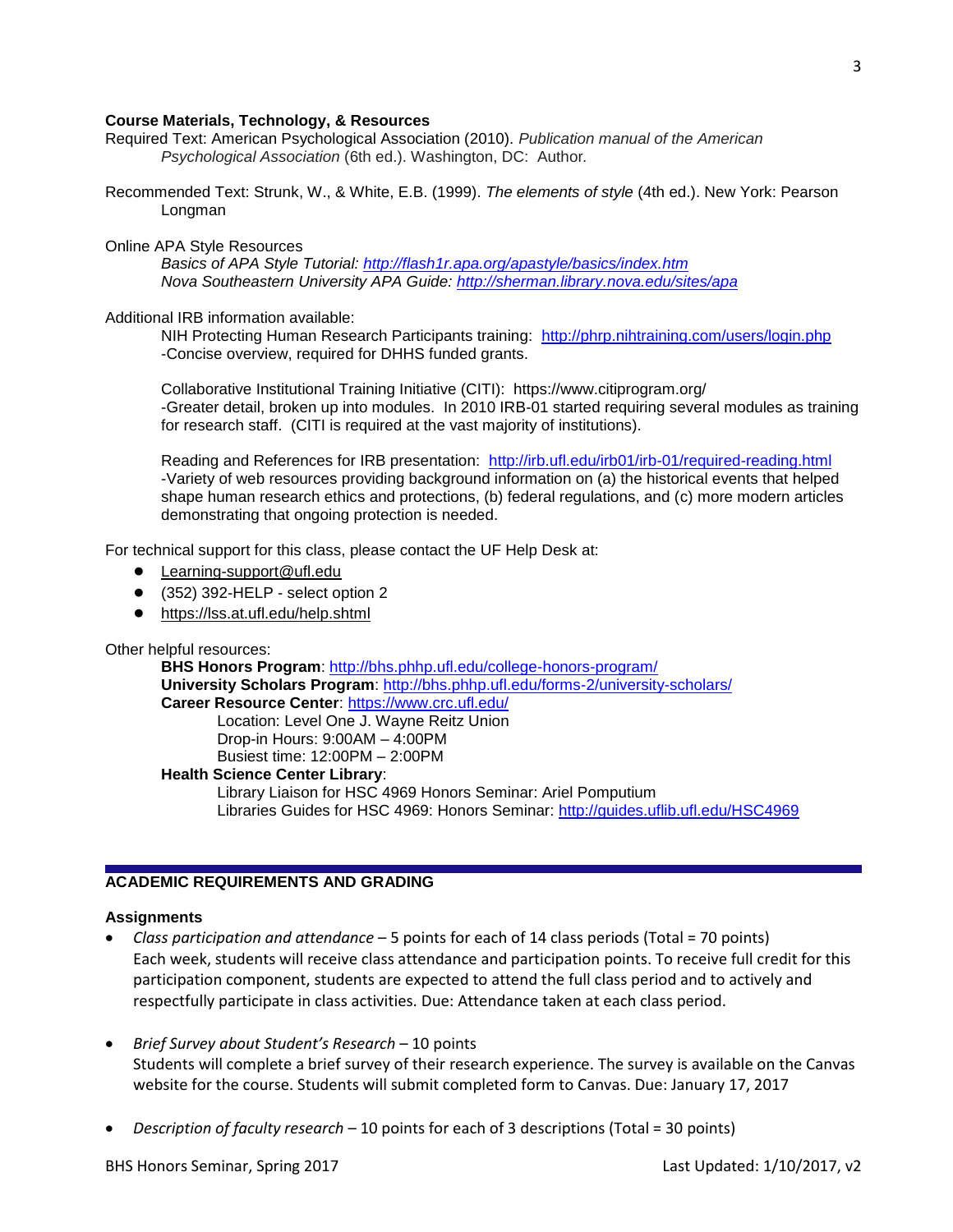To help facilitate the process of identifying a research mentor and a topic area for the literature review, students will complete a ½ - 1-page double-spaced description of research for 3 faculty members. Each description will include information about the faculty member, their research, and points of interest for the student (e.g., *what about this faculty's research does the student find interesting?*). The following can be found on CANVAS: "Description of faculty research forms" and a list of faculty who are accepting BHS honors students into their labs. However, other faculty may also be willing to mentor a student through their honors thesis and may also be considered. All PHHP faculty members are listed on the College's website, by department [\(http://phhp.ufl.edu/](http://phhp.ufl.edu/), see the "Departments & Programs" tab). Faculty research is also listed by area of research topic at the UF Research Activities site [\(http://research.phhp.ufl.edu/faculty-profiles/research-interests/\)](http://research.phhp.ufl.edu/faculty-profiles/research-interests/). Due: January 17, 2017.

- *Application to Research Lab* 10 points for each of 3 applications (Total = 30-points) Students will also complete 3 applications to work with research faculty. The applications will provide potential research mentors with some information about you including your research interests and research experience. The application can be located on Canvas. Students will submit 3 completed applications to Canvas. Due: January 17, 2017
- *Curriculum Vitae*  20 points Students will work with the Career Resource Center (CRC) to develop or re-fine their curriculum vitaes (CV). Students will take a copy of their current CV or resume to the CRC and have their CRC counselor sign and date the document. Students will submit a copy of their signed original and a copy of their revised CV to Canvas. Due: January 31, 2017.
- *Confirmation of E-mail to faculty* 10 points for each of 3 E-mails (Total = 30 points) Students are encouraged to identify a mentor as soon as possible to ensure they have adequate time to complete their literature review and presentation. Therefore, students will identify and E-mail at least 3 faculty members they are interested in working with to ask about scheduling a meeting to discuss potential research and mentorship opportunities. E-mails to faculty will included a copy of the student's finalized CV and finalized application. Students will submit a printed copy of at least 3 E-mails sent to faculty inquiring about research and mentorship opportunities. E-mail to Faculty Due: January 27, 2017. Printed out confirmations of E-mails to Faculty Due: January 31, 2017.
- *APA Style Assignment* 25 points In class, APA Style will be discussed. Students will complete an assignment demonstrating their knowledge of APA style. Assignment details will be provided by the course Instructor or TA. Due: February 7, 2017
- *Article Review Assignment* 25 points (Total = 25 points)

Students will complete one article review on research related to their topic area of interest, preferably authored by faculty with whom they'd like to work. Students will submit the following: 1) reference for a peer reviewed manuscript, 2) article review summary, and 3) a copy of the 1<sup>st</sup> page of the summarized article (this should include the journal information, the title of the manuscript, author information, and the study abstract). The format for the article review summary will be provided by the course Instructor or TA. Assignments should be double-spaced and reference should be formatted in APA style. Assignments should be uploaded to Canvas. Due: February 14, 2017.

 *Student poster presentation, Draft* – 50 points Students will create a draft of a poster presentation of a peer-reviewed research article relevant to their honors thesis. Posters will be created using PowerPoint. The format and content of the poster will be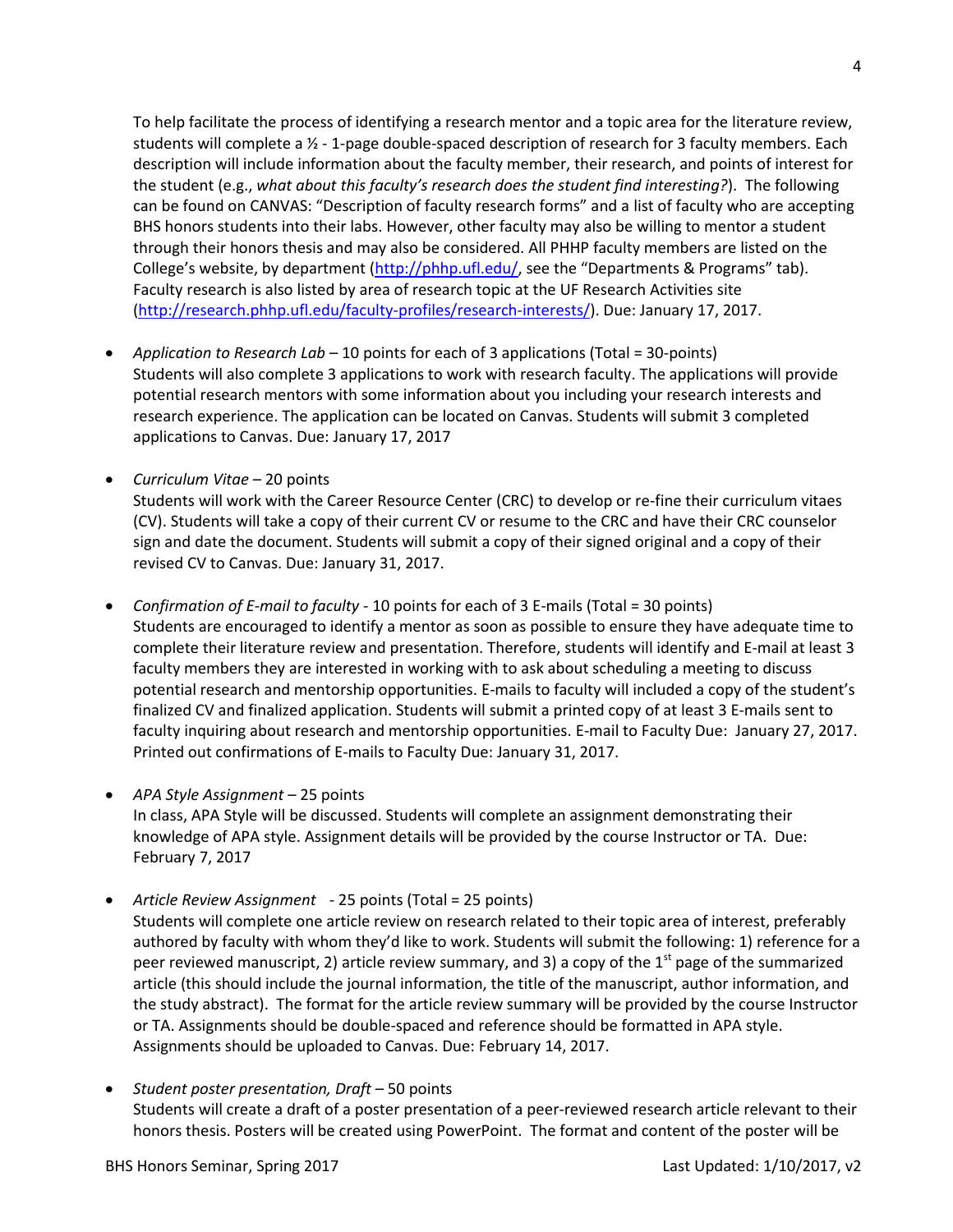provided by the course Instructor or TA. Students will post 1 copy to Canvas and will bring 1 copy to class. Due: February 28, 2017.

- *Level 1: HIPAA & Privacy – Research online training (certificate)* 10 points In class, issues pertaining to the ethical conduct of research with human participants including HIPAA and the Institutional Review Board, will be discussed. Students will complete the online training for HIPAA & Privacy-Research. The training can be found online at [http://privacy.ufl.edu/privacy](http://privacy.ufl.edu/privacy-training/hipaa-training/hipaa-privacy-for-research/)[training/hipaa-training/hipaa-privacy-for-research/.](http://privacy.ufl.edu/privacy-training/hipaa-training/hipaa-privacy-for-research/) After completing the training, students will receive a certificate of completion that they should print. Due: February 28, 2017.
- *Student Poster- Final Draft* 75 points Students will submit a finalized version of their poster presentation of their honors thesis. The final product should demonstrate the student's knowledge of their topic area and serve as the basis for their honor's thesis. The poster will be 1-page and printed on letter size 8  $\frac{1}{2}$ " x 11" paper. Further details regarding the structure, format, and content of the poster will be provided to students later in the course. Due: March 14, 2017
- *Student Poster Presentation to Class* 175 points Students will deliver a 12-minute poster presentation of their honors project using PowerPoint. The poster presentation will serve as Part I of the final examination for the course. Details regarding the content and structure of the poster presentation will be provided at a later date. Due: March 14th – April 18th.
- *Student Presentation Notes* 5 points for each of 36 students (Total = 180 points) During the final weeks of this course, each student will deliver a 12-minute poster presentation of their Literature Review paper. You will be provided with a packet containing "Student Presentation Notes" worksheets (provided by the course Instructor or TA). For each presenter you will complete a brief summary (~1/2 page) of their research and you will provide feedback to the presenter. Feedback should be constructive and include a description of strengths and weaknesses as well as suggestions for strengthening the presentation. The purpose of peer feedback is to promote good science, therefore overly negative and critical feedback will not receive credit. At the end of each presentation, students will have the opportunity to ask the presenter questions. Students are expected to use their notes to formulate questions for each presenter. Student Presentation Notes are due by the end of class at 11:30 AM, on the day of the presentation. Student Presentation Notes will be available for presenters at the following class period.
- *Honor's Thesis Background Section*  250 points
	- Students will submit a finalized version of the background section of their Honors Thesis formatted in APA style. The final product will serve as Part II of the final exam for the course. The final product should demonstrate the student's knowledge of their topic area and serve as the basis for their honor's thesis. The background section will be 6-pages in length including 1 page for the title page, 1 page for the abstract, 2 pages for the background, and 2 pages for the reference section. Further details regarding the structure, format, and content of the review paper will be provided to students later in the course. A note regarding student's honors projects: The general consensus of the PHHP faculty is that an honors project must involve research and/or scholarship that includes some type of evaluative component. However, honors research is meant to be broadly defined such that a student could use a community service project that included an evaluative component as a potentially acceptable honors project. This determination would be made by the faculty mentor and Dean's representative. It would not be sufficient for a student to complete a community service project as an honors project without some type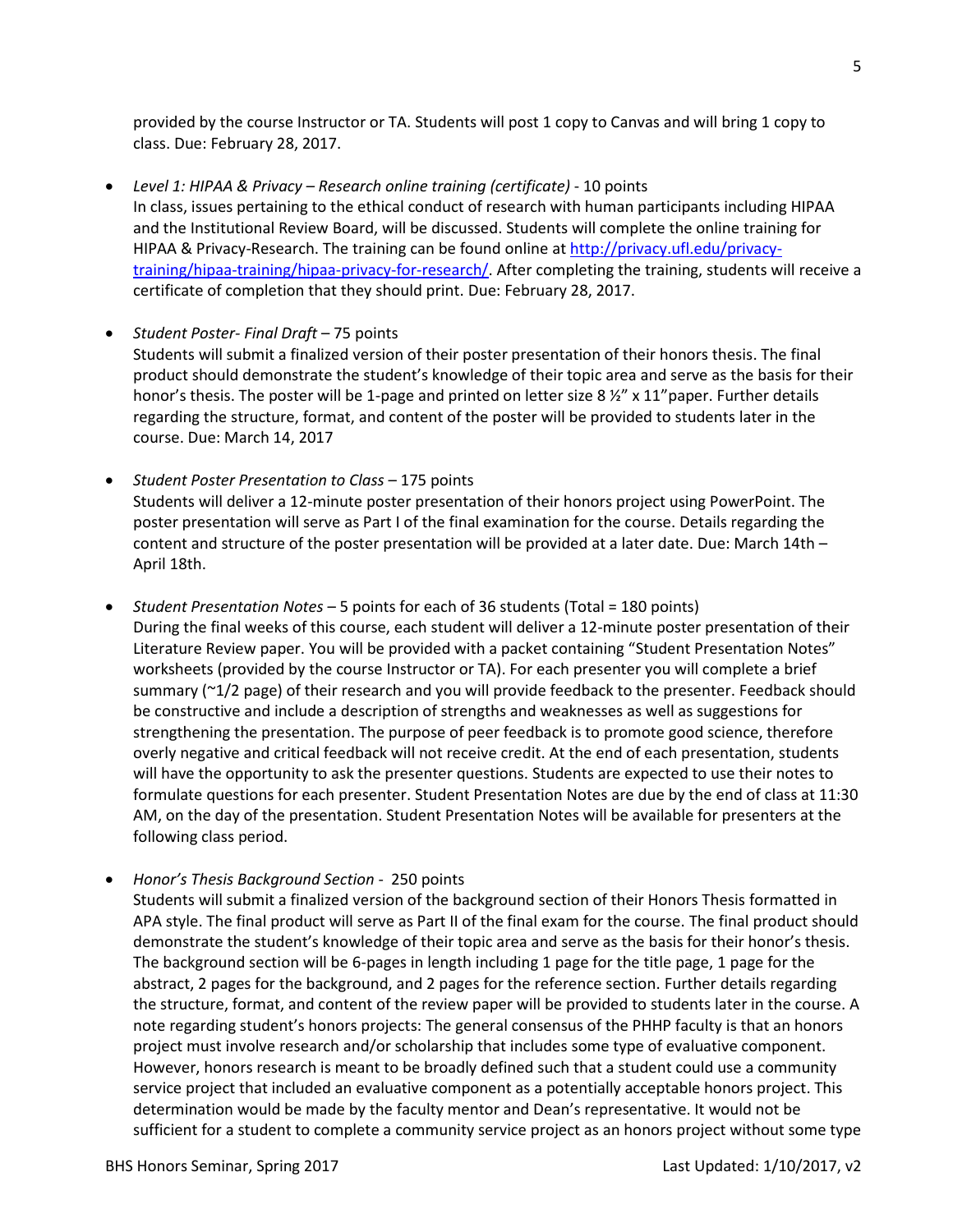of evaluative component as part of the project. Community service work can receive credit through our existing HSC 3801 Clinical Observation/Health Care Volunteer Work. Due: April 4, 2017

- *Signed HSC 4970 Honors Project Agreement Form*  10 points After identifying a research mentor, students will meet with the faculty who will be mentoring their honors project and together they will sign the "Honors Project Agreement Form" form. A copy of the form can be found on the BHS Honors Program Website [http://bhs.phhp.ufl.edu/files/2014/09/HSC-](http://bhs.phhp.ufl.edu/files/2014/09/HSC-4970-Honors-Project-Agreement-Form.pdf)[4970-Honors-Project-Agreement-Form.pdf.](http://bhs.phhp.ufl.edu/files/2014/09/HSC-4970-Honors-Project-Agreement-Form.pdf) Due: April 12, 2017
- *IRB/ACUC Honors Statement* 10 points This form is to be completed by your research mentor and can be found on the BHS Honors Website [http://bhs.phhp.ufl.edu/files/2014/09/IRB-IACUC-Honors-Statement-2014-2015-Online.pdf.](http://bhs.phhp.ufl.edu/files/2014/09/IRB-IACUC-Honors-Statement-2014-2015-Online.pdf) Due: April 12, 2017

| <b>Requirement</b>                                                            | Due date                 | Points or % of final grade (% must sum to<br>100%)                                   |
|-------------------------------------------------------------------------------|--------------------------|--------------------------------------------------------------------------------------|
| <b>Class Participation and Attendance</b>                                     | Weekly,<br>$1/10 - 4/18$ | 70 points<br>$(5$ points x 14 class sessions = 70 points)                            |
| <b>Student Presentation Notes</b>                                             | Weekly,<br>$3/14 - 4/18$ | 180 points<br>$(5$ points x 36 presentations = 180 points)                           |
| <b>Student Poster Presentation to Class</b>                                   | Weekly,<br>$3/14 - 4/18$ | 175 points                                                                           |
| Brief Survey about Student's Research                                         | 1/17                     | 10 points                                                                            |
| Description of Faculty Research                                               | 1/17                     | 30 points<br>$(10 \text{ points} \times 3 \text{ descriptions} = 30 \text{ points})$ |
| Application to Research Lab                                                   | 1/17                     | 30 points<br>$(10 \text{ points} \times 3 \text{ applications} = 30 \text{ points})$ |
| <b>Curriculum Vitae</b>                                                       | 1/31                     | 20 points                                                                            |
| Confirmation of E-mail to faculty                                             | 1/31                     | 30 points<br>$(10 \text{ points} \times 3 \text{ emails} = 30 \text{ points})$       |
| <b>APA Style Assignment</b>                                                   | 2/7                      | 25 points                                                                            |
| <b>Article Review Assignment</b>                                              | 2/14                     | 25 points                                                                            |
| Student Poster - Draft                                                        | 2/28                     | 50 points                                                                            |
| Level 1: HIPAA & Privacy - Research<br>online training (certificate) Training | 2/28                     | 10 points                                                                            |
| Student Poster - Final Draft                                                  | 3/14                     | 75 points                                                                            |
| Honor's Thesis Background Section                                             | 4/04                     | 250 points                                                                           |
| Signed Honors Project Agreement Form                                          | 4/12                     | 10 points                                                                            |
| <b>IRB/ACUC Honors Statement</b>                                              | 4/12                     | 10 points                                                                            |

### **Grading**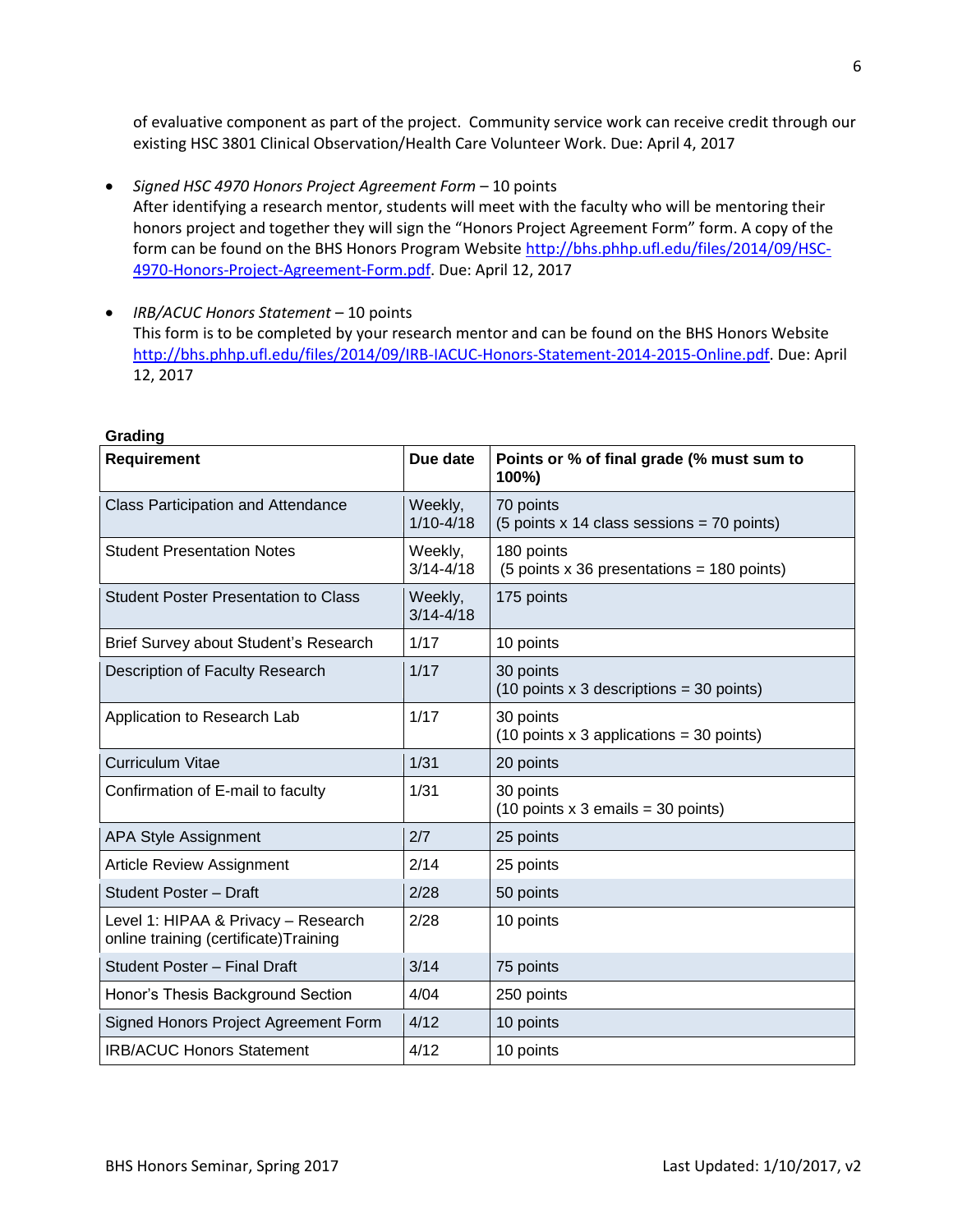|                 |        |      |      | <u>F UITIL SYSICITI USCU (I.C., TIUW UU CUUISC DUITIS ITALISIALE IITIU ICILCI UTAUCS).</u><br>600-<br>610-<br>$810 -$<br>690-<br>700-<br>800-<br>790-<br>889<br>809<br>799<br>789<br>699<br>689<br>609<br>$C+$<br>в-<br>Е<br>B<br>ັ |  |  |  |  |  |  |
|-----------------|--------|------|------|-------------------------------------------------------------------------------------------------------------------------------------------------------------------------------------------------------------------------------------|--|--|--|--|--|--|
| <b>Points</b>   | $910-$ | 900- | 890- |                                                                                                                                                                                                                                     |  |  |  |  |  |  |
| earned          | 1000   | 909  | 899  |                                                                                                                                                                                                                                     |  |  |  |  |  |  |
| Letter<br>Grade |        | A-   | B+   |                                                                                                                                                                                                                                     |  |  |  |  |  |  |

Point system used (i.e., how do course points translate into letter grades).

Please be aware that a C- is not an acceptable grade for graduate students. A grade of C counts toward a graduate degree only if an equal number of credits in courses numbered 5000 or higher have been earned with an A. In addition, the Bachelor of Health Science Program does not use C- grades.

You must include the letter grade to grade point conversion table below. Letter grade to grade point conversions are fixed by UF and cannot be changed.

| Letter<br>Grade        | r.  | А-   | B+   | B               | B-   | $C+$ | $\sim$<br>v | D+               | D    | D-   | Е<br>- | WF         |     | <b>NG</b> | S-  |
|------------------------|-----|------|------|-----------------|------|------|-------------|------------------|------|------|--------|------------|-----|-----------|-----|
| Grade<br><b>Points</b> | 4.0 | 3.67 | 3.33 | $\Omega$<br>v.v | 2.67 | 2.33 | ⌒<br>z.u    | .33 <sub>1</sub> | 0. ا | 0.67 | 0.0    | ∩ ∩<br>v.v | 0.0 | 0.0       | 0.0 |

For greater detail on the meaning of letter grades and university policies related to them, see the Registrar's Grade Policy regulations at:

<http://catalog.ufl.edu/ugrad/current/regulations/info/grades.aspx>

**Exam Policy:** For your final exam you will be required to do an in-class presentation and submit a literature review (Background section of Honor's Thesis).

**Policy Related to Make up Exams or Other Work:** Students who must miss class because of a conflicting professional or personal commitment must make prior arrangements with the instructor. Students are allowed to make-up work ONLY as the result of documented illness (e.g., doctor's note) or other unanticipated circumstances warranting a medical excuse that results in the student missing a project deadline. Late assignments not resulting from one of these circumstances and not pre-arranged and approved by the Course Instructor will not be accepted and will not receive credit for the assignment.

Any requests for make-ups due to technical issues MUST be accompanied by the ticket number received from LSS when the problem was reported to them. The ticket number will document the time and date of the problem. You MUST e-mail me within 24 hours of the technical difficulty if you wish to request a make-up.

# **Policy Related to Required Class Attendance**

Attendance is expected as a part of the student's professional training and will be recorded at each class on a sign-in sheet. Students are expected to arrive for class on time and to remain for the full class period. Students needing to miss class or arrive late/leave early should make prior arrangements with the instructor via E-mail. A participation grade of 0 will be assigned for missed classes, and the lowest participation grade can be dropped. If a student must miss more than one class, the student should work with the instructors to determine a make-up assignment. Two late arrivals, not previously discussed with and approved by the Course Instructor, will be counted as a missed class.

All faculty are bound by the UF policy for excused absences. For information regarding the UF Attendance Policy see the Registrar website for additional details: <https://catalog.ufl.edu/ugrad/current/regulations/info/attendance.aspx>

# **STUDENT EXPECTATIONS, ROLES, AND OPPORTUNITIES FOR INPUT**

#### **Expectations Regarding Course Behavior**

Laptops: Laptops may be used in class for taking notes or for viewing or presenting relevant course material. The use of laptops during class for any other reason (including checking and responding to emails) is not permitted.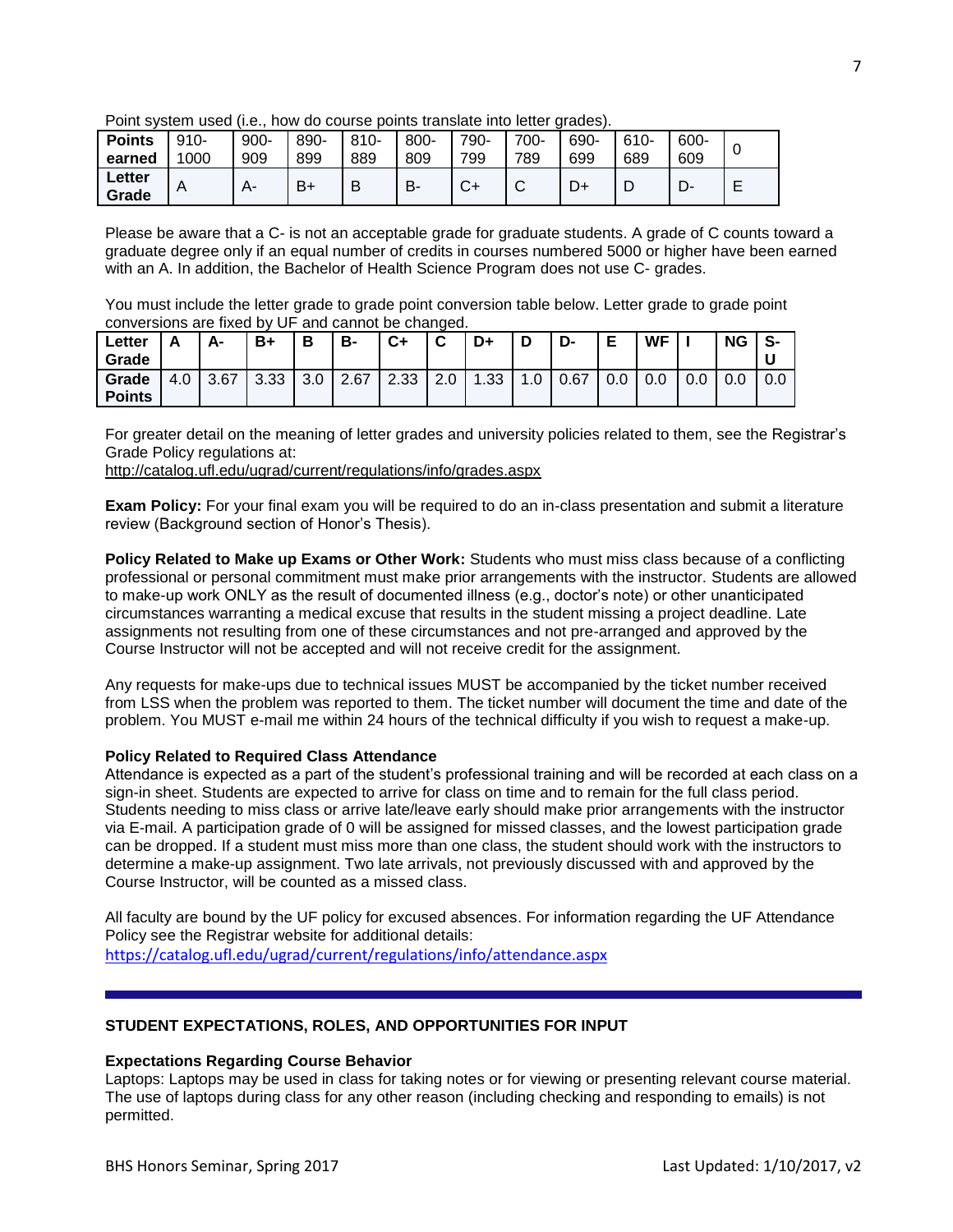Cell Phones: The use of cell phones during class is not permitted. Cell phones should be turn-off or put on silent mode during class and should be put away during the class period. Urgent matters that require phone access/monitoring, should be discussed with the Course Instructor or TA prior to class.

Other Electronic Devices: Other electronic devices such as I-Pods or recording devices are not permitted in class.

Food/Beverages: To the extent permitted by facility rules and restrictions, you may bring food and/or beverages to class as long as it does not interfere with your ability to work and/or participate in class and as long as it does not interfere with or your classmates' ability to work and participate in class. You will be expected to clean-up after yourself and dispose of all trash before leaving the classroom.

### **Communication Guidelines**

It is expected that E-mail communications and behavior with course faculty and other students enrolled in the course will be professional and respectful. Likewise, it is not appropriate to post information from class discussion regarding other students in the course on the internet in any fashion. It is also not appropriate to make negative statements regarding a student's skills sets to other students in the course. Concerns about another student should be directed to the Course Instructor.

#### **Academic Integrity**

Students are expected to act in accordance with the University of Florida policy on academic integrity. As a student at the University of Florida, you have committed yourself to uphold the Honor Code, which includes the following pledge:

## "**We, the members of the University of Florida community, pledge to hold ourselves and our peers to the highest standards of honesty and integrity**."

You are expected to exhibit behavior consistent with this commitment to the UF academic community, and on all work submitted for credit at the University of Florida, the following pledge is either required or implied:

# **"On my honor, I have neither given nor received unauthorized aid in doing this assignment."**

It is your individual responsibility to know and comply with all university policies and procedures regarding academic integrity and the Student Honor Code. Violations of the Honor Code at the University of Florida will not be tolerated. Violations will be reported to the Dean of Students Office for consideration of disciplinary action. For additional information regarding Academic Integrity, please see Student Conduct and Honor Code or the Graduate Student Website for additional details:

<https://www.dso.ufl.edu/sccr/process/student-conduct-honor-code/>

<http://gradschool.ufl.edu/students/introduction.html>

Please remember cheating, lying, misrepresentation, or plagiarism in any form is unacceptable and inexcusable behavior.

# **Online Faculty Course Evaluation Process**

Students are expected to provide feedback on the quality of instruction in this course by completing online evaluations at [https://evaluations.ufl.edu.](https://evaluations.ufl.edu/) Evaluations are typically open during the last two or three weeks of the semester, but students will be given specific times when they are open. Summary results of these assessments are available to students at [https://evaluations.ufl.edu/results/.](https://evaluations.ufl.edu/results/)

#### **SUPPORT SERVICES**

#### **Accommodations for Students with Disabilities**

If you require classroom accommodation because of a disability, you must register with the Dean of Students Office [http://www.dso.ufl.edu](http://www.dso.ufl.edu/) within the first week of class. The Dean of Students Office will provide documentation of accommodations to you, which you then give to me as the instructor of the course to receive accommodations. Please make sure you provide this letter to me by the end of the second week of